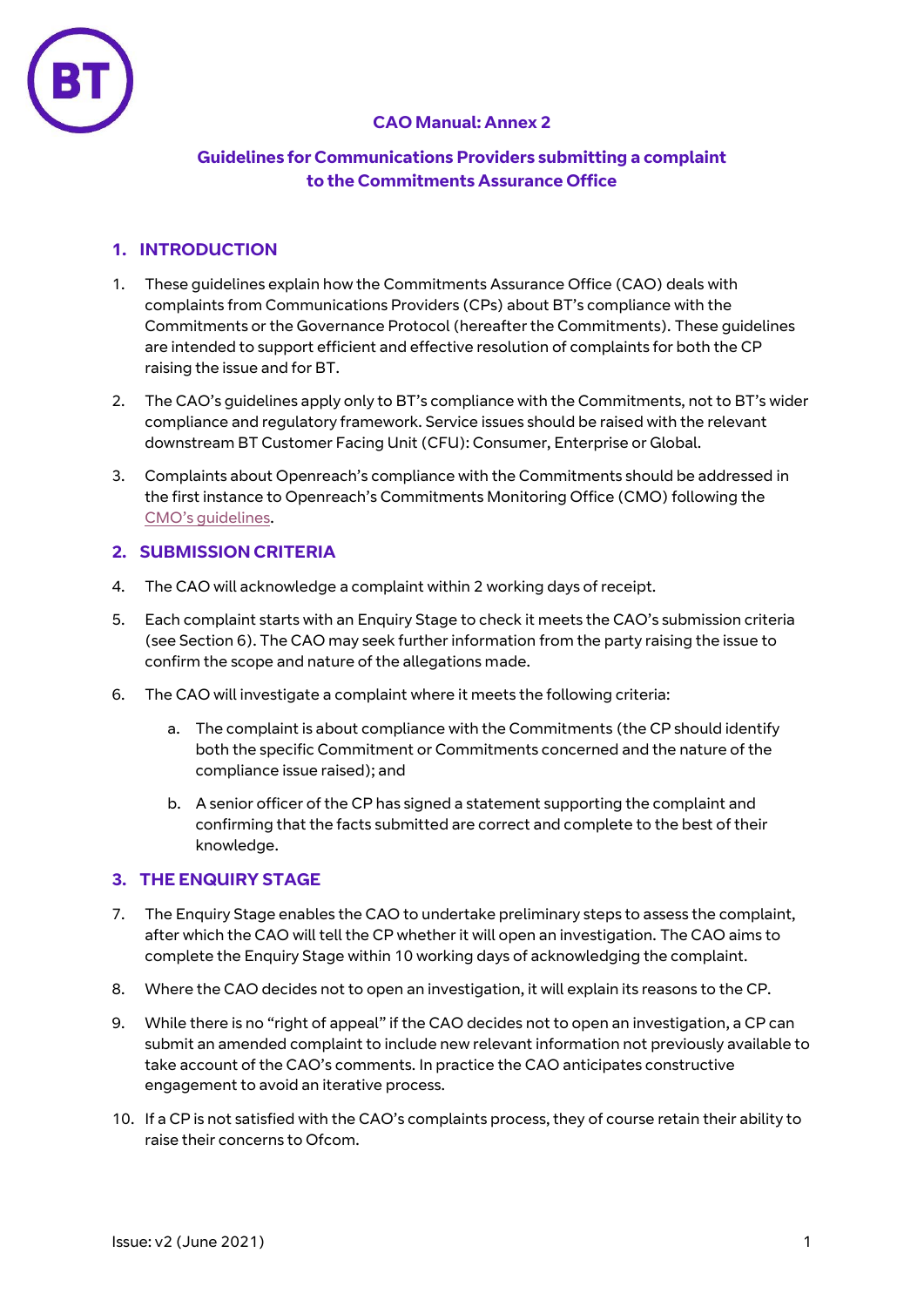## **4. THE INVESTIGATION STAGE**

- 11. Where the CAO decides to open an investigation it will establish an indicative timetable, and update the CP of its plans (both at the outset and as the matter progresses).
- 12. The CAO will aim to complete all investigations within 2 months of opening them, but this may vary depending on complexity and scope. The CAO will tell the CP if it is clear at the outset, or it later becomes apparent, that the investigation will take longer than 2 months.
- 13. The CAO will keep the CP informed about the progress of the complaint on a regular basis.

## **5. THE OUTCOME OF AN INVESTIGATION**

- 14. The CAO will report its conclusions at the end of an investigation to the BTCC. The CAO will keep the CP informed about the process (which could include, for example, the various enquiries that have been taken place in the course of the investigation), but it is important to understand that the decision on whether there has or has not been a breach of the Commitments sits with the BTCC. Therefore the CAO does not share its thinking about the substance of the complaint ahead of the BTCC's decision. Once the BTCC has decided the matter, the CAO will report back to the CP on the action, if any, taken by the BTCC as a result of the complaint.
- 15. There are a range of possible outcomes to complaints brought to the CAO, including:
	- a. The BTCC concludes there are no grounds for action arising from the complaint, since the Commitments are being delivered by BT as required;
	- b. The BTCC concludes that there are no grounds for action since BT has already taken remedial action in response to the CP's complaint;
	- c. The BTCC concludes that although BT is complying with the Commitments, it has recommended that BT provide clearer advice to BT people about a particular issue arising from the Commitments or if it has concerns about the culture and behaviors of BT people; and
	- d. The BTCC decides there has been a breach of the Commitments, and it recommends remedial action to BT to ensure compliance with the Commitments.
- 16. The BTCC (via the CAO) notifies Ofcom of the outcome of any investigations, even if remedial action has been successfully implemented by BT. The BTCC also notifies the Openreach Board, Audit, Risk & Compliance Committee if it determines that these matters relate to Openreach.

#### **6. FORMAT FOR SUBMITTING A COMPLAINT TO THE CAO**

- 17. Complaints should be submitted to the Director of the CAO via email to [cao@bt.com.](mailto:cao@bt.com)
- 18. The CAO will inform the relevant part(s) of BT of the complaint, and will share the complaint with appropriate senior managers to those areas. If the complaint contains confidential information, the CP should provide a separate non-confidential version of the complaint. The CAO does not conduct anonymous "below the line" investigations.
- 19. Unless the CP specifically requests otherwise, the CAO will inform BT of the business name of the CP. In some cases a CP may wish to remain anonymous (for example, where they feel disclosure might prejudice ongoing commercial relations). The CAO will respect this but CPs must recognise that maintaining anonymity might hinder the effectiveness of the investigation, or in some cases prevent it from taking place.